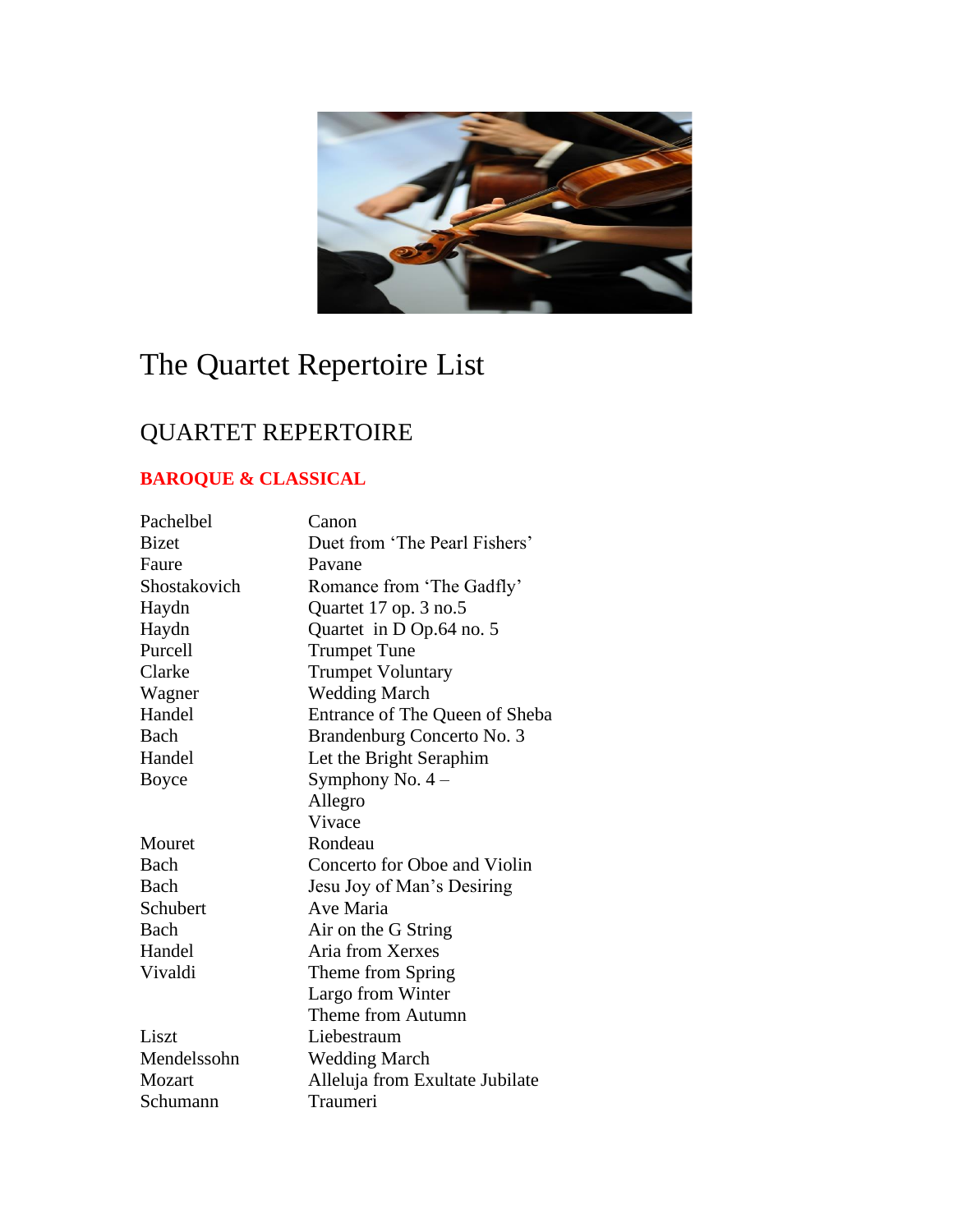| Bach        | Wachet auf                                         |
|-------------|----------------------------------------------------|
| Bach        | Sheep may Safely Graze                             |
| Beethoven   | <b>Moonlight Sonata</b>                            |
| Beethoven   | Ode to Joy                                         |
| Beethoven   | Symphony No. 6, 1 <sup>st</sup> Mvt                |
| Bach        | Arioso                                             |
| Frank       | Panis angelicus                                    |
| Mozart      | Andante from Piano Concerto 21                     |
| Mozart      | 3 <sup>rd</sup> Movement from String Quartet No. 3 |
| Charpentier | Te Deum – Prelude and Tu Devicto                   |
| Bach        | Bist Du bei Mir                                    |
| Mendelssohn | If With All Your Hearts from Elijah                |
| Bach        | My Heart Ever Faithful                             |
| Massenet    | <b>Meditation from Thais</b>                       |
| Bach-Gounod | Ave Maria                                          |
| Purcell     | Suite from the Fairy Queen-                        |
|             | Hornpipe                                           |
|             | Air                                                |
|             | Rondeau                                            |
|             | Chorus                                             |
| Boyce       | Symphony No4 in F                                  |
| Handel      | Chamber Suite in D-                                |
|             | Adagio                                             |
|             | Allegro                                            |
| J.S. Bach   | Badinerie                                          |
| J.S. Bach   | Prelude and Fugue in E minor                       |
| J.S. Bach   | Sarabande                                          |
| Vivaldi     | Concerto for 2 Violins-                            |
|             | Allegro                                            |
| Corelli     | Concerto Grosso no. 10-                            |
|             | Preludio                                           |
|             | Allemanda                                          |
|             | Corrente                                           |
| Vivaldi     | Concerto in D minor-                               |
|             | Largo                                              |
|             | Allegro                                            |
| Albinoni    | Adagio in G minor                                  |
| Handel      | 'Air ' from 'The Water Music'                      |
| Corelli     | Giga from Sonata in D minor                        |
| Beethoven   | Bagatelle in A                                     |
| Beethoven   | Minuet in G                                        |
| Handel      | The Complete Water Music Suites                    |
| Handel      | Hornpipe from The Water Music                      |
| Greig       | Morning from 'Peer Gynt' suite No. 1               |
| Greig       | Norwegian Dance No. 3                              |
| Greig       | Norwegian Dance No. 2                              |
|             |                                                    |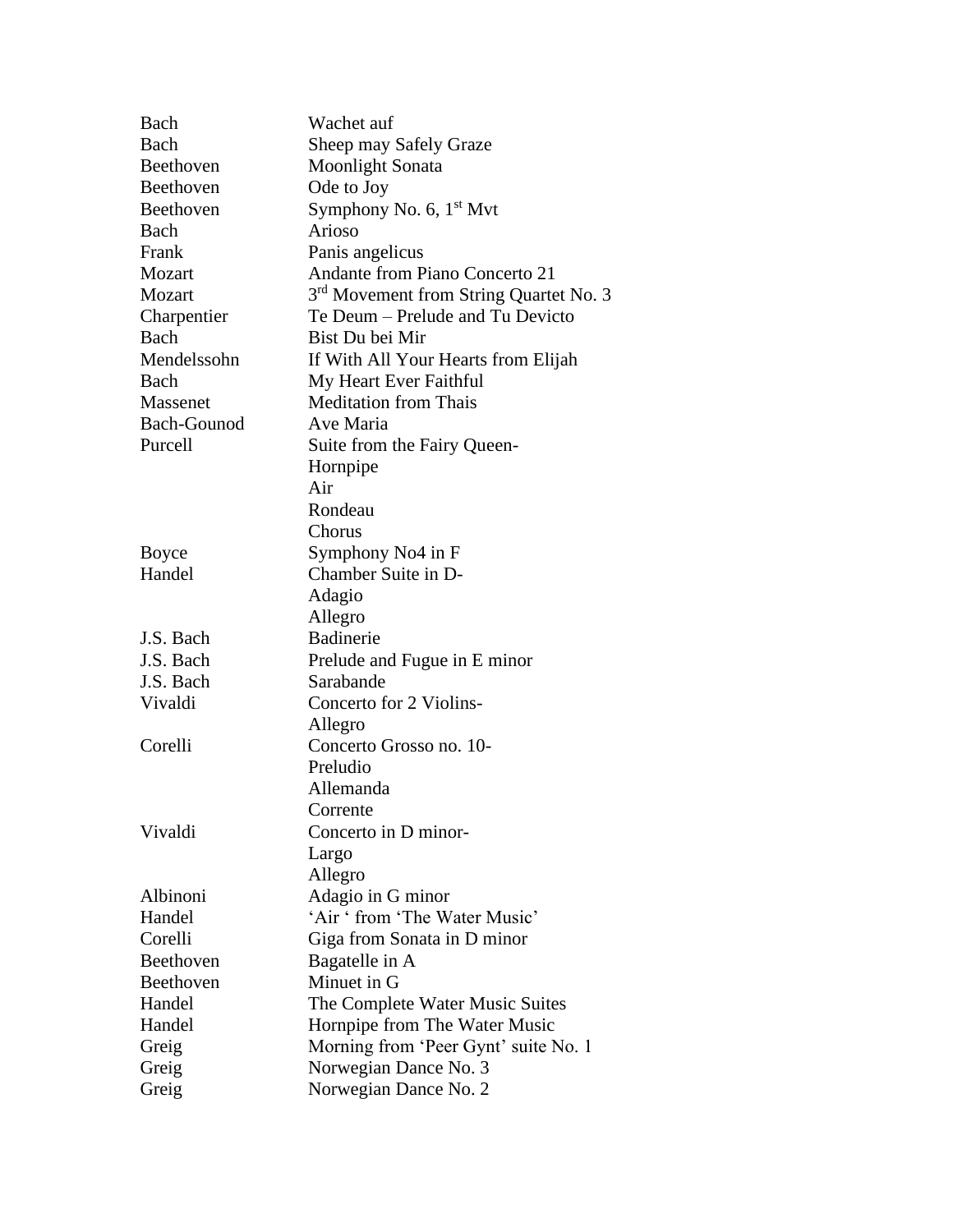| <b>Strauss</b>       | Pizzicato Polka                                   |
|----------------------|---------------------------------------------------|
| Purcell              | Two Rondeaux                                      |
| Mozart               | Symphony No.40, $1st Mvt$                         |
| Mozart               | Divertimento in D KV 136                          |
| Mozart               | Divertimento in Bflat major K 137                 |
| Mozart               | Divertimento in F K 138                           |
| Mozart               | Eine Kleine Nachtmusic                            |
| Mozart               | The Marriage of Figaro Overture                   |
| Mozart               | <b>Turkish March</b>                              |
| Mozart               | Ave Verum Corpus                                  |
| Mozart               | Lacrimosa from Requiem                            |
| Elgar                | Chansan de Matin                                  |
| Elgar                | Salut D'Amour                                     |
| Tchaikovsky          | 'Walz' from Serenade for Strings                  |
| Tchaikovsky          | <b>Neapolitan Dance</b>                           |
| Tchaikovsky          | Album for the Young Op.39, No. 21 "Sweet Dream"   |
| Tarroga              | Recuerdos De La Alhambra                          |
| Rimsky-Korsakov      | The Young Prince and Princess from 'Scheherezade' |
| Mussorgsky           | Gopak                                             |
| Mussorgsky           | Pictures at an Exhibition - Promenade             |
| Debussy              | Le Petit Garcon                                   |
| Debussy              | Mazurka                                           |
| Debussy              | Reverie                                           |
| Debussy              | Passpied                                          |
| Debussy              | Claire De Lune                                    |
| Debussy              | Arabesque                                         |
| Delibes              | Pizzicato from 'Sylvia'                           |
| Smetana              | Ma Vlast                                          |
| <b>Brahms</b>        | Hungarian Dance                                   |
| <b>Borodin</b>       | <b>First Polovtsian Dance</b>                     |
| Satie                | Gymnopidie No. 1                                  |
| Copin                | "Raindrop" Prelude                                |
| Dvorak               | Largo from 9th Symphony                           |
| Dvorak               | Humoresque                                        |
| Mahler               | Symphony No5 - Adiagietto                         |
| Schubert             | Rosamunde                                         |
| <b>Samuel Barber</b> | <b>Adagio for Strings</b>                         |

# OPERA

| Di Capua    | O Sole Mio                |
|-------------|---------------------------|
| Bizet       | 'Entracte' from Carmen    |
| Delibes –   | 'Flower Duet' from Lakme. |
| Luigi Denza | Funiculi Funicula         |
| Puccini     | O Mio Babbino Caro        |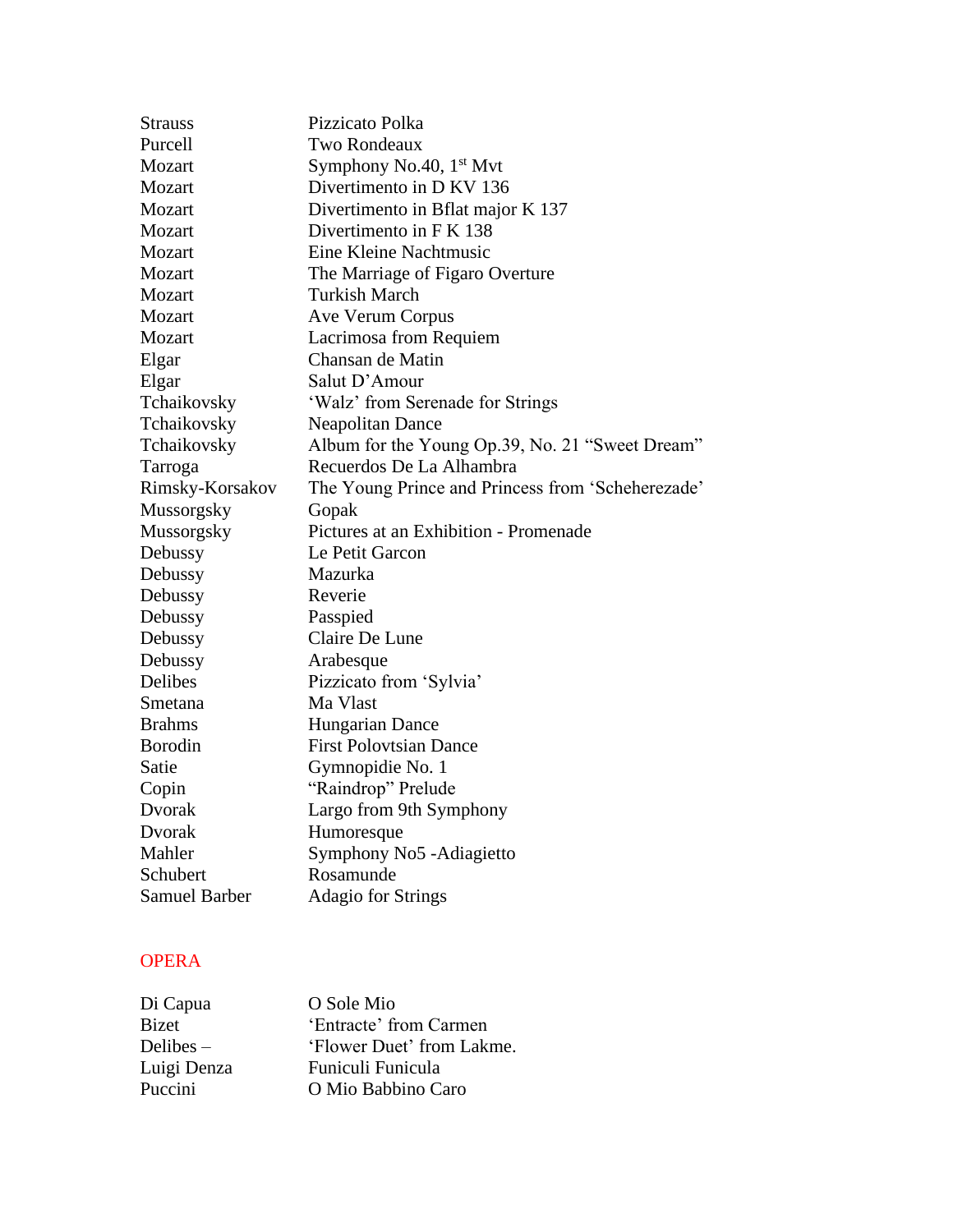| Offenbach      | Barcarolle from Tales of Hoffman                 |
|----------------|--------------------------------------------------|
| Mozart         | Der Vogelfanger from The magic Flute             |
| Mozart         | Bei Mannern from The magic Flute                 |
| Mozart         | Queen of the Night from The Magic Flute          |
| Bizet          | Habanera from Carmen                             |
| <b>Bizet</b>   | Toreador's Song                                  |
| Verdi          | Triumphmarsch from Aida                          |
| Verdi          | Ballata from Rigoletto                           |
| Gounod         | <b>Chanson Du Roi from Faust</b>                 |
| Mascagni       | Intermezzo Sinfonico from Cavalleri Rusticana    |
| Mozart         | Ah, Fuggi il Traditor! From Don Giovanni         |
| Mozart         | Deh Vien, Non tardar from The Marriage of Figaro |
| Verdi          | Libiamo from La traviata                         |
| Puccini        | Quando M'en Vo Soletta per la Via from La Boheme |
| Gounod         | Vin O Biere from Faust                           |
| Denza          | Funiculi Funicula                                |
| Puccini        | Nessun Dorma                                     |
| Di Capua       | O Sole Mio                                       |
| Andrea Bocelli | Time to Say Goodbye/Con te Partiro               |
|                |                                                  |

### **BALLET**

| Tchaikovsky | <b>Nutcracker Overture</b>                    |
|-------------|-----------------------------------------------|
| Tchaikovsky | <b>Sleeping Beauty Waltz</b>                  |
| Tchaikovsky | Waltz of the Flowers - The Nutcracker         |
| Tchaikovsky | Scene from Swan Lake                          |
| Tchaikovsky | Theme from Swan Lake                          |
| Tchaikovsky | Swan Lake Waltz                               |
| Tchaikovsky | Arabian Dance – The Nutcracker                |
| Tchaikovsky | Dance of the Sugarplum Fairy – The Nutcracker |
| Tchaikovsky | Dance of the Cygnets – Swan Lake              |
| Tchaikovsky | The White Swan Pas de Deux                    |
| Delibes     | Pizzicati - Sylvia                            |

## **SHOW, FILM & T.V. THEMES**

| <b>Bridgerton</b>     |
|-----------------------|
| <b>Bridgerton</b>     |
| <b>Bridgerton</b>     |
| <b>Bridgerton</b>     |
| The Greatest Showman  |
| Interstellar (Zimmer) |
| Interstellar (Zimmer) |
| Inception (Zimmer)    |
|                       |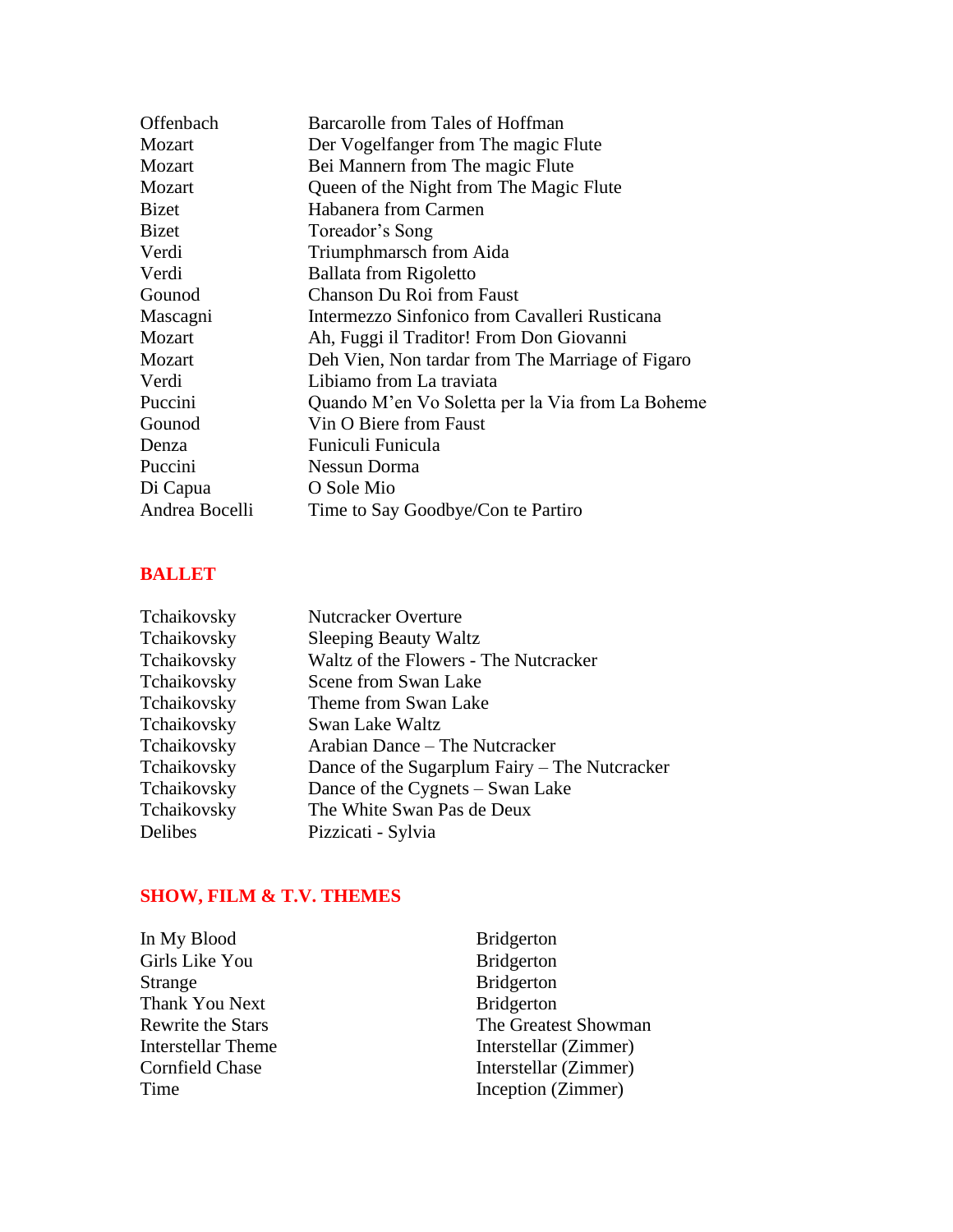Man of Steel Suite Man of Steel (Zmmer) Surveying the Ruins Batman Begins (Zimmer) The Crown Main Theme The Crown (Zimmer) Gladiator – Now We Are Free Gladiator (Zimmer) Gladiator Suite Gladiator – (Zimmer) He's a Pirate Pirates of the Caribbean A Dark Knight The Dark Knight (Zimmer) Honor The Pacific (Zimmer) Wonder Woman Suite Wonder Woman (Zimmer) This Land Lion King (Zimmer) Can You Feel the Love Tonight The Lion King Tennessee Pearl Harbour (Zimmer) Gabriel's Oboe The Mission (Ennio Morricone) Cinema Paradiso Ennio Morricone Outlander Main Theme Outlander May the Force Be With You Star Wars The Throne Room Star Wars The Force Awakens Cantina Band Star Wars Across the Stars Star Wars Jurassic Park Main Theme Jurassic Park City of Stars La La Land Game of Thrones Main Theme Game of Thrones Mission Impossible Theme Mission Impossible Superman Main Theme Superman Somewhere in My Memory Home Alone The Holiday Maestro Harry Potter Suite Harry Potter Indiana Jones Main Theme Indiana Jones The Night We Met 13 Reasons Why/Lord Hurrron Going Home Local Hero The Ludlows Legends of the Fall Tango, Por Una Cabeza The Scent of a Woman John Dunbar Theme **Dances with Wolves** The Kiss **Last of the Mohicans** Tale as Old as Time **Beauty** and the Beast Be Our Guest **Beauty** and the Beast Unchained Melody Ghost For The Love of a Princess Braveheart Hoppipolla Theme from BBC Planet Earth Skyfall James Bond, Skyfall

Dicombobulate Sherlock Holmes (Zimmer 2010) Pirates of the Caribbean Suite Pirates of the Caribbean (Zimmer) Nothing I've Ever Known Spirit: Stallion of the Cimarron (Zimmer) The Ecstacy of Gold The Good The Bad & The Ugly (Morricone) Chi Mai Le Professionnel (Ennio Morricone) Feels Like Home My Sister's Keeper/Edwina Hayes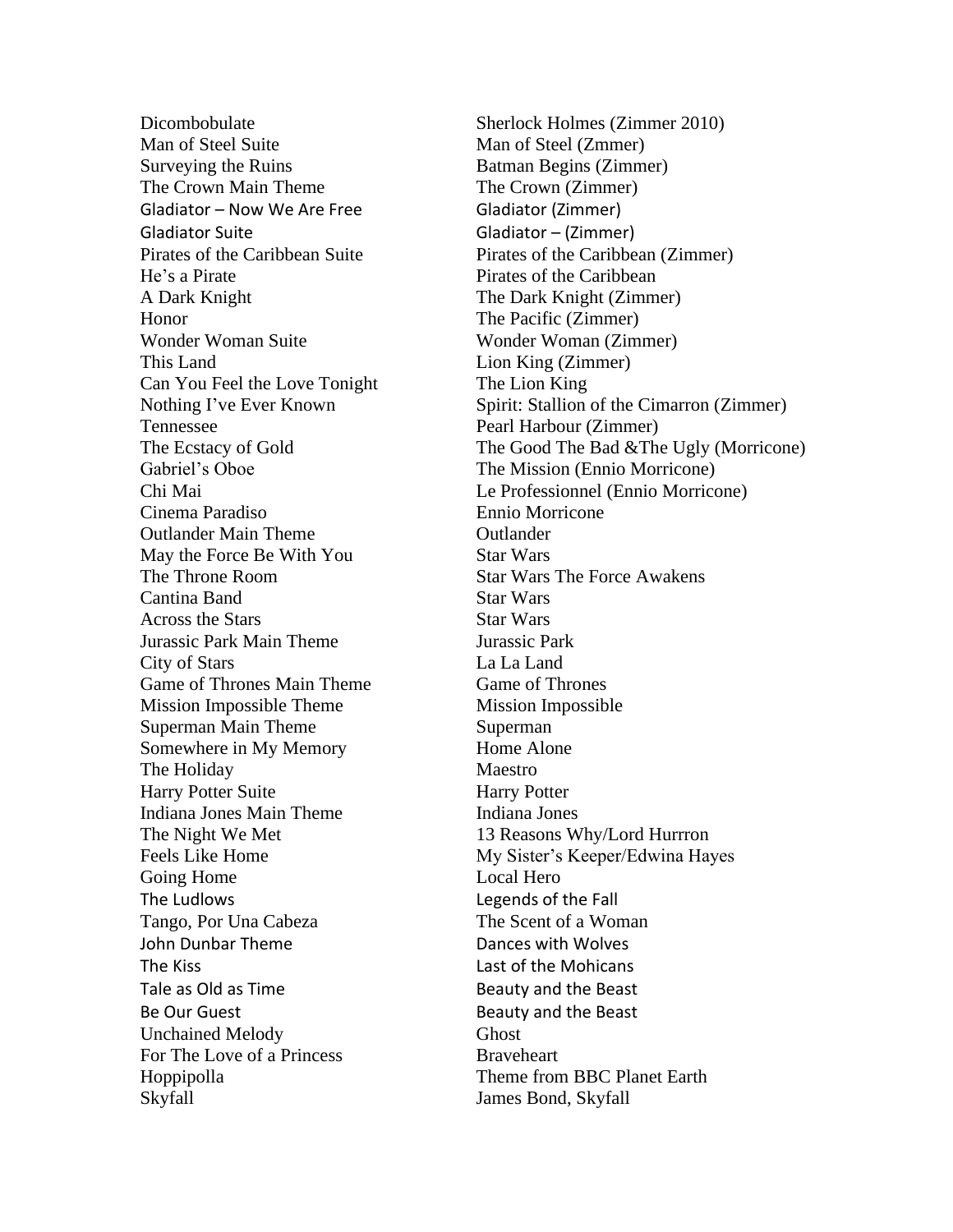Jai Ho Slumdog Millionaire Let it Go Frozen Under the Sea The Little Mermaid Beyond the Sea The Little Mermaid Beyond the Sea Finding Nemo Theme from Ladies in Lavender Ladies in Lavender Meditation Ladies in Lavender Speak Softly Love The Godfather Moon River Breakfast at Tiffany's Flying Theme from ET ET Schindler's List Schindler's List A Whole New World Alladin You've Got a Friend in Me Toy Story My Heart Will Go On Titanic Pink Panther Theme Pink Panther Music of the Night Phantom of the Opera All I Ask of You Phantom of the Opera On My Own Les Miserables I Dreamed a Dream Les Miserables One Day More Les Miserables Theme from Brideshead Revisited Brideshead Revisited I Don't Know How to Love Him Jesus Christ Super Star Cabaret Cabaret Get Me To The Church On Time My fair Lady Romance from The Gadfly The Gadfly Somewhere Over the Rainbow The Wizard of Oz When You Believe **Prince of Egypt** She Notting Hill The Simpsons Movie Theme The Simpsons La Vie en Rose La Vie en Rose (Edith Piaf) Lara's Theme Dr Shivago As Time Goes By Casablanca The Flower Duet British Airways Advert Theme Largo Hovis Advert Theme Come What May Moulin Rouge Zoosters Breakout Madagascar Concerning Hobbits Lord of the Rings Glasgow Love Theme Love Actually Portugues Theme Love Actually PM's Theme Love Actually Love is All Around Love Actually Rainbow Connection The Muppet Movie I'm Kissing You Romeo & Juliet Consider Yourself Consider Number

Nobody Does it Better **Figure 3** James Bond, The Spy Who Loved Me Romeo and Juliet Theme Romeo and Juliet - Nina Rota 1968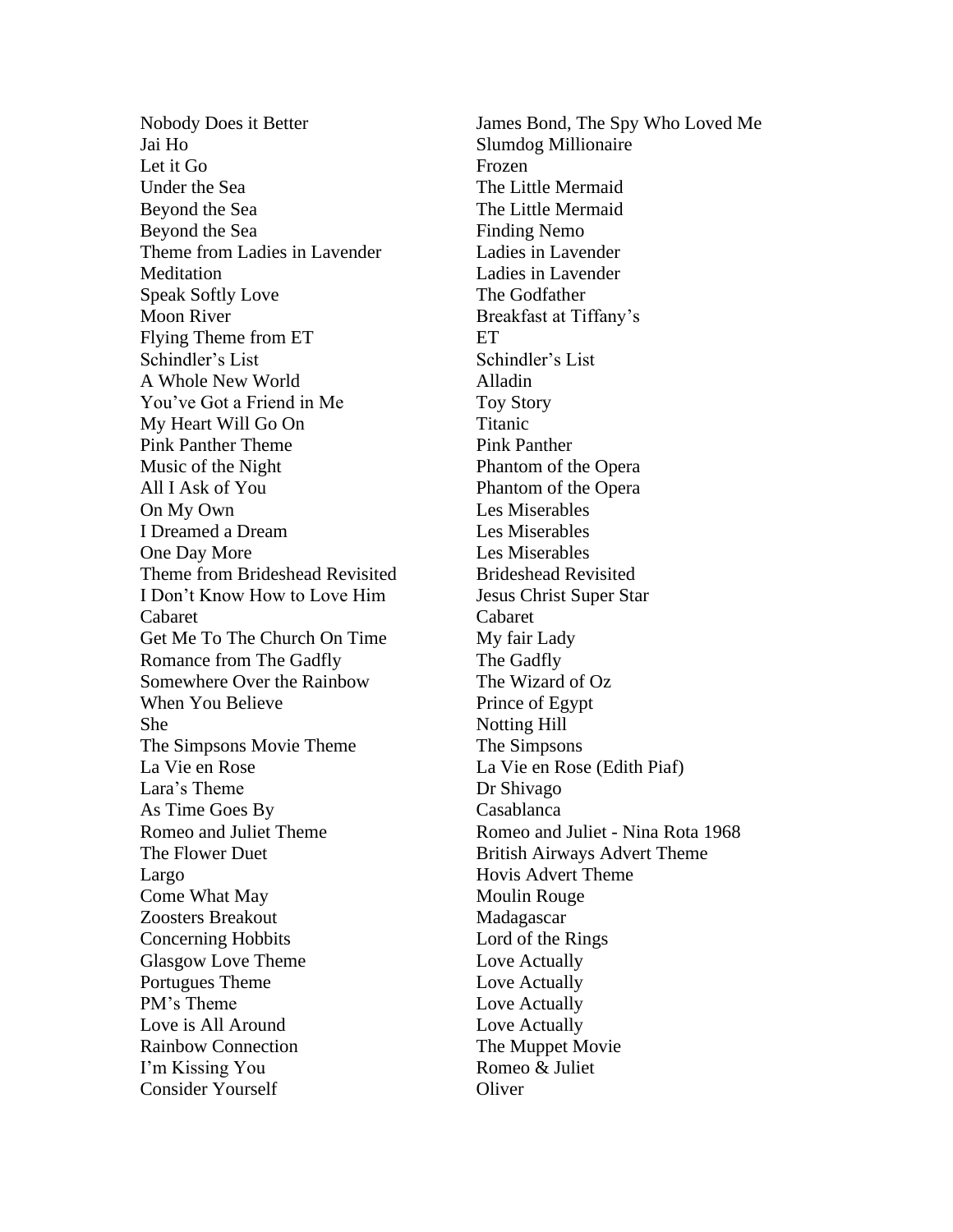I'd Do Anything Oliver El Tango de Roxanne Moulin\_Rouge I Know Him So Well Chess Wonder Woman Theme Wonder Woman Big Spender Sweet Charity Maria West Side Story Don't Cry for Me Argentina Evita The Harry Lime Theme The Third Man La Valse d'Amelie Amelie When You Believe The Prince of Egypt Edelweiss The Sound of Music The Headless Horseman The Legend of Sleepy Hollow The Lemon Drop Kid Silver Bells Polar Express Polar Express Suite The Snowman Walking in the Air The Nightmare Before Christmas This is Halloween White Christmas White Christmas Beetlejuice Main Title Psycho The Murder The Shining The Shining Main Theme IT Every 27 Years Edward Scissor Hands Main Title Edward Scissor Hands Halloween Theme **Halloween** 

Temptation Sensation It's Always Sunny in Philadelphia Love Changes Everything Aspects of Love – Andrew Lloyd Webber

#### **MODERN & CLASSIC POP**

In My Blood Shawn Mendes Girls Like You maroon5 Strange Kris Bowers Thank You Next Ariana Grande Your Hand in Mine Explosions in the Sky Roses The Chainsmokers Closer The Chainsmokers Iris Goo Dolls Wildest Dreams Taylor Swift All Too Well Taylor Swift New Romantics Taylor Swift Blank Space Taylor Swift Cardigan Taylor Swift Enchanted Taylor Swift I Knew You Were Trouble Taylor Swift Invisible String Taylor Swift

Stuck With You Ariana Grande and Justin Bieber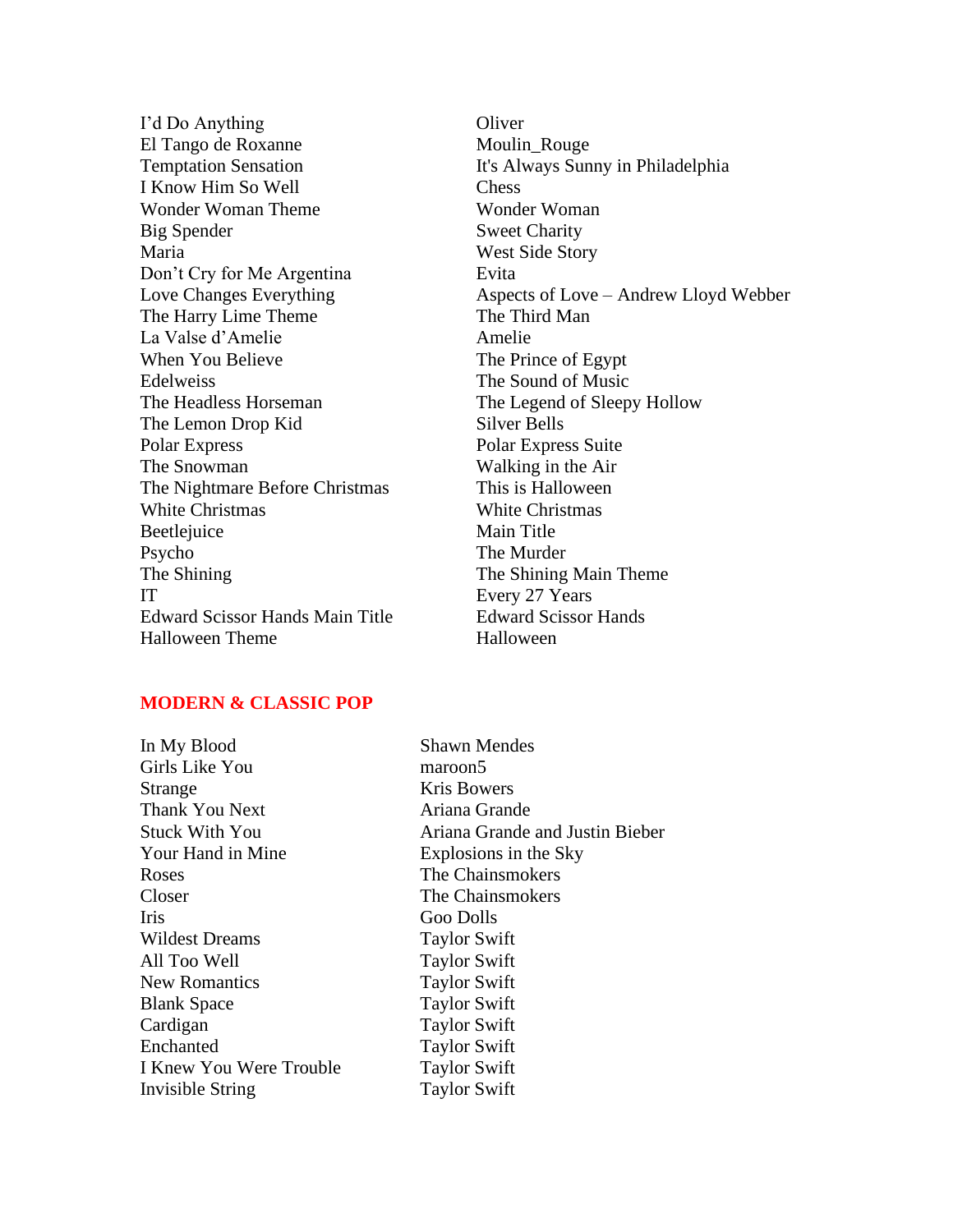Love Story Taylor Swift Lover Taylor Swift Shake it Off Taylor Swift We are Never getting Back Together Taylor Swift You Belong With Me Taylor Swift Just Like Heaven The Cure Better Together Jack Johnson Bless the Broken Road Rascal Flatts Mardi Bum **Arctic Monkeys** Chasing Cars Snow Patrol Perfect Ed Sheeran The Night We Met Lord Hurrron Feels Like Home Edwina Hayes Wake Up **Arcade Fire - Funeral** The Only Exception Paramore Where is my Mind The Pixies Here Comes Your Man The Pixies Time After Time Cyndi Lauper At Last Etta James Beyond the Sea Robbie Williams Hallelujah Leonard Cohen A Thousand Years Christina Perri All of Me John Legend One Day Like This Elbow How Long Will I Love You Ellie Goulding Queen Bitch David Bowie Make You Feel My Love Adele Greatest Day Take That Pianoman Billy Joel Lovely Day Bill Withers Just the Way You Are Bruno Mars Marry You Bruno Mars Somewhere Only We Know Keane The Universal Blur Fields of Gold Sting Can't help Falling in Love Elvis Presley Money, Money, Money Abba This I promise You Ronan Keating What a Wonderful World Louis Armstrong Stand by Me Ben E. King Sunshine on Leith The Proclaimers I Have a Dream Abba You Raise me Up Josh Groban In My Place Coldplay Paradise Coldplay Yellow Coldplay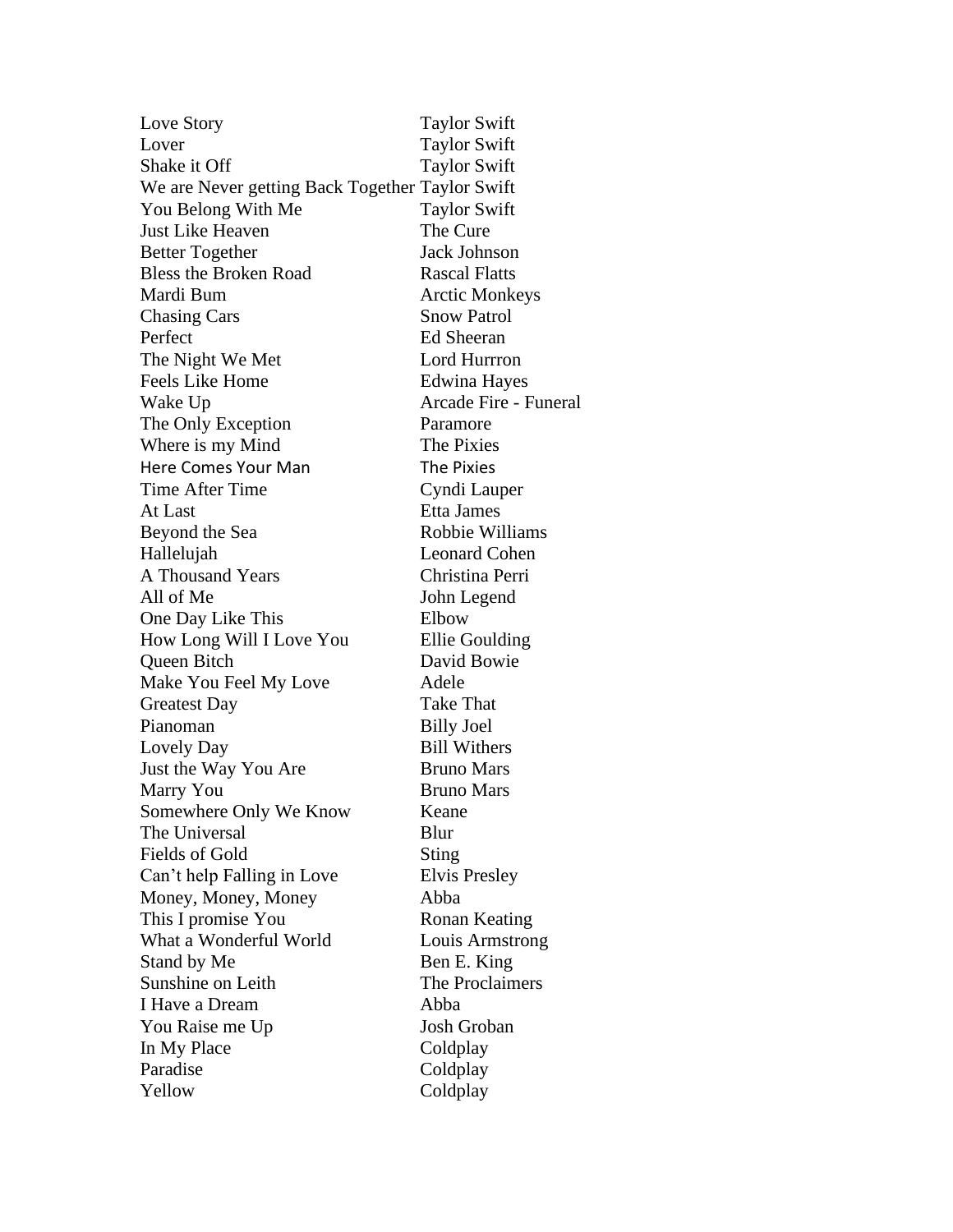The Verve Bittersweet Symphony Bridge Over Troubled Water Paul Simon America Paul Simon Sound of Silence Paul Simon God Only Knows Beach Boys Sweetest Feeling Jackie Wilson 76 Trombones Meredith Wilson Popcorn Behaviour Fromseir Rose Signed Sealed Delivered Stevie Wonder Come Up and See Me Cockney Rebel Night Swimming REM Everlong Foo Fighters Walk Foo Fighters Thriller Michael Jackson A Lucky Man The Verve I'll Stand by You The Pretenders The Sweetest Feeling Jackie Wilson We've Only Just Begun The Carpenters How Deep is Your Love Bee Gees The Very Thought of You Ray Noble What Can I Do Corrs Unchained Melody Sam Cooke El Condor Pasa Simon & Garfunkel Mr Blue Sky ELO In My Life Lennon/McCartney Blackbird Lennon/McCartney World Without Love Lennon/McCartney Good Day Sunshine Lennon/McCartney Hey Jude Lennon/McCartney Yesterday Lennon/McCartney Get Back Lennon/McCartney All You Need is Love Lennon/McCartney Eleanor Rigby Lennon/McCartney The Long and Winding Road Lennon/McCartney Maxwell's Silver hammer Lennon/McCartney When I'm Sixty Four Lennon/McCartney Here Comes The Sun Lennon/McCartney Lucy in the Sky with Diamonds Lennon/McCartney

#### **ROCK**

Love of My Life Queen Bohemian Rhapsody **Queen** Who Wants to Live for Ever Freddie Mercury Crazy Little Thing Called Love Queen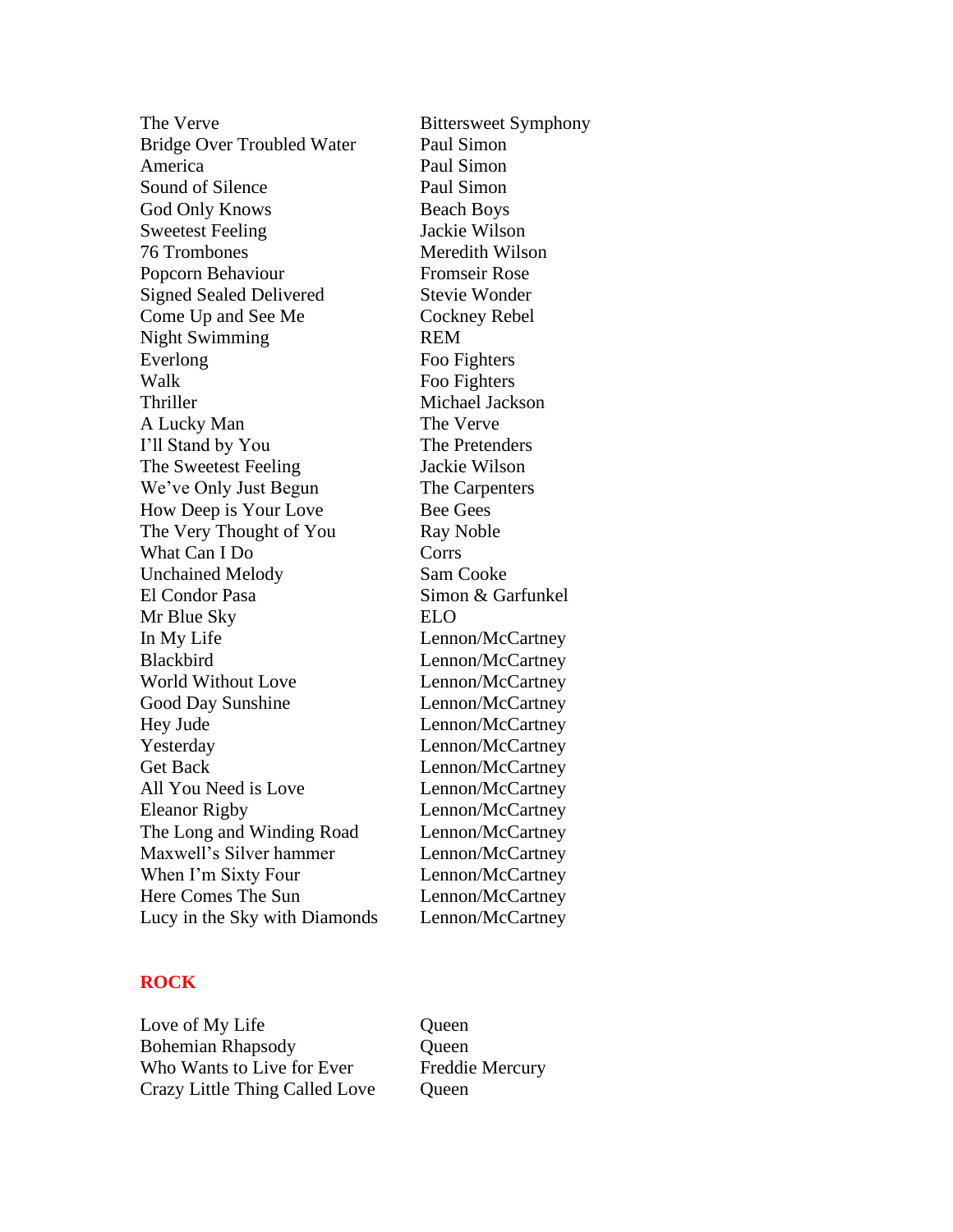| Don't Stop Me Now                | Queen                  |
|----------------------------------|------------------------|
| You're My Best Friend            | Queen                  |
| Under Pressure (ft. David Bowie) | Queen                  |
| Somebody to Love                 | Queen                  |
| The Show Must go On              | Queen                  |
| <b>I Want to Break Free</b>      | Queen                  |
| Another One Bites the Dust       | Queen                  |
| We Are the Champions             | Queen                  |
| We Will Rock You                 | Queen                  |
| Kashmir                          | Led Zepplin            |
| The Final Countdown              | Europe                 |
| She's a Rainbow                  | <b>Rolling Stones</b>  |
| Satisfaction                     | <b>Rolling Stones</b>  |
| Highway to Hell                  | AC/DC                  |
| Thundrstruck                     | AC/DC                  |
| Smells Like Teen Spirit          | Nirvana                |
| Smoke on the Water               | Deep Purple            |
| <b>Nothing Else Matters</b>      | Metallica              |
| All I Want is You                | U <sub>2</sub>         |
| Californication                  | Red Hot Chilli Peppers |
| Don't Want to Miss a Thing       | Aerosmith              |
| Everything I Do I Do It for You  | Bryan Adams            |
| Livin on a Prayer                | Bon Jovi               |
|                                  |                        |

#### **ANIME**

Evangelion **A Cruel Angel's Thesis** Death Note The World Demon Slayer Gurenge Dragon Ball **Mystical Adventure** Full Metal Alchemist Brotherhood Attack on Titan Guren no Yumiya Attack on Titan Shinzou Wo Sasageyo Naruto **Bluebird** Detective Conan Case Closed Theme Elfen Lied Lilium Sailor Moon Moonlight Densetsu Cardcaptor Sakura Catch You, Catch Me Tokyo Ghoul Unravel Your Name Sparkle Studio Ghibli Youri!!! On Ice Jojo's Bizarre Adventure Inayasha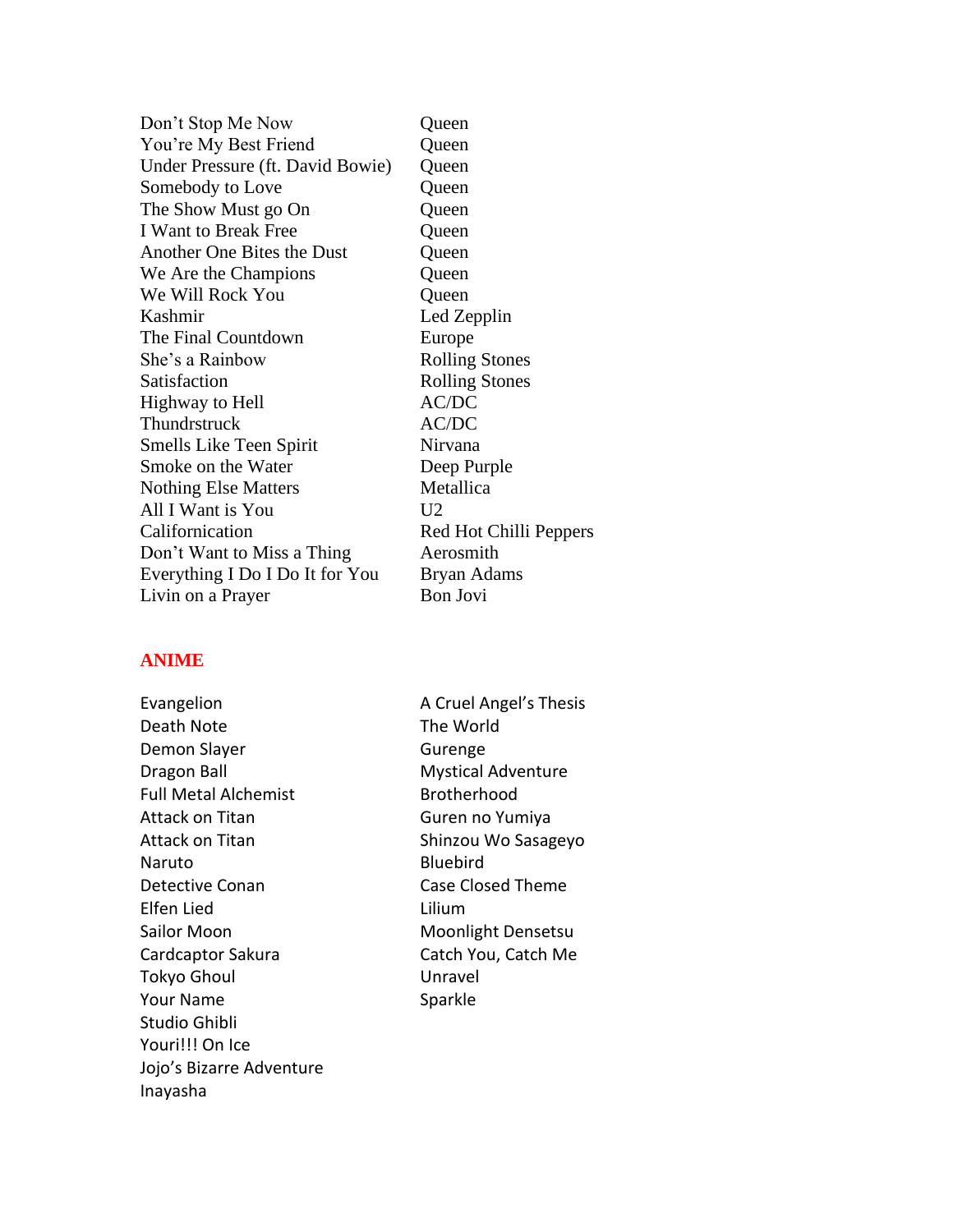## **JAZZ & LIGHT MUSIC**

| Sinatra/Darin           | Beyond the Sea                 |
|-------------------------|--------------------------------|
| Frank Sinatra           | Fly Me to the Moon             |
| Ludovico Einaudi        | I Giorni                       |
| Sigur Ros               | Hoppipolla                     |
| <b>Fromseir Rose</b>    | Popcorn Behaviour              |
| <b>Cole Porter</b>      | Lets Do It                     |
| <b>Walter Donaldson</b> | Makin' Whoopee                 |
| <b>Karl Suessdorf</b>   | Moonlight In Vermont           |
| <b>Richard Rogers</b>   | My Funny Valentine             |
| Hammerstein, Kern       | The Folks Who Live on the Hill |
| Joplin                  | The Ragtime Dance              |
|                         | <b>Country Club</b>            |
|                         | Paragon Rag                    |
|                         | <b>Easy Winners</b>            |
|                         | Entertainer                    |
|                         | Solace                         |
| Monti                   | Czardas                        |
| Gershwin                | The Man I Love                 |
|                         | Embraceable You                |
|                         | I Got Rhythm                   |
|                         | Someone to Watch Over Me       |
|                         | Swanee                         |
|                         | Summertime                     |
| Weill                   | Lost in the Stars              |
| Peter Worlock           | Pieds-en-l'Air                 |
| <b>Country Garden</b>   | Percy Grainger                 |
| W. Aletter              | Rendezvous                     |
| V. Di Chiara            | La Spagnola                    |
| <b>Jack Strachey</b>    | In Party Mood                  |
| <b>Johann Strauss</b>   | Wine, Women & Song             |

# **TANGOS, MARCHES, WALTZES & POLKAS** –

| Emile Waldteufel  | Estudiantina Waltz       |
|-------------------|--------------------------|
| Johann Strauss    | <b>Blue Danube Waltz</b> |
| Johann Strauss    | Wiener Blut              |
| Johann Strauss    | Voices of Spring         |
| Johann Strauss    | Salon-Polka              |
| Carlos Gardel     | Por Una Cabeza           |
| Piazzolla         | Libertango               |
| Loreena McKennitt | Tango to Evora           |
|                   |                          |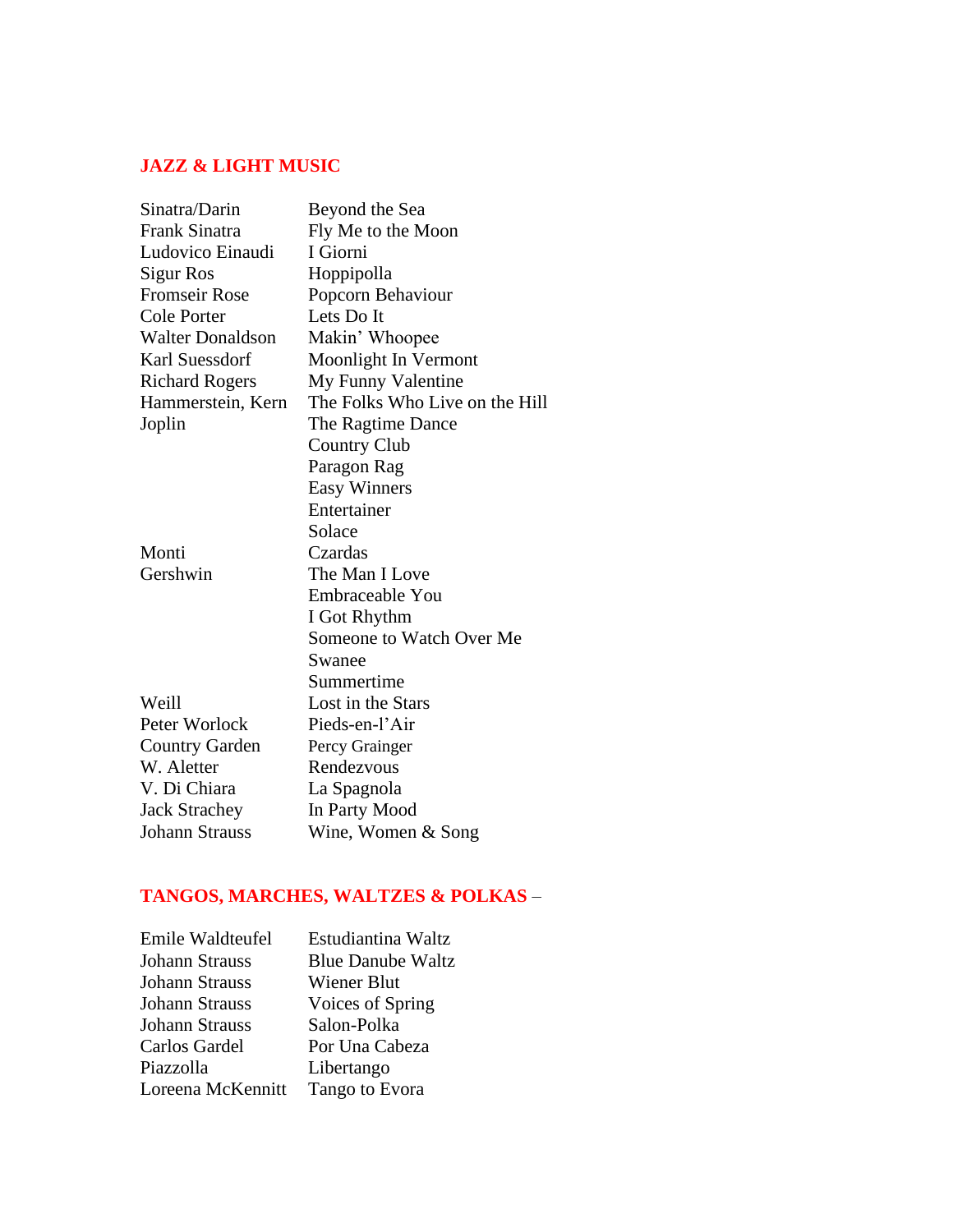| A. Wallerstein    | Jenny Lind Polka         |
|-------------------|--------------------------|
| John Philip Sousa | Stars & Stripes for Ever |
| John Philip Sousa | The Thunderer March      |
| John Philip Sousa | <b>Washington Post</b>   |
| Josef Lanner      | Die Werber Waltz         |

#### **FOLK**

Skye Boat Song Irish Sherry Suite (Irish folk arrangement) My Love is Like a Red Red Rose Coming Thro' the Rye Mairie's Wedding Three Scottish Dances Londonderry Air The Tryst - James McMillan Ye Banks and Braes She Moved Through the Fair Ag Criost An Siol (Scottish folk melody) Will Ye No Come Back Again The Ashokan Farewell Highland Cathedral The Flowers O' the Forest An Eriskay Love Lilt Dance To Your Shadow Flow Gently Sweet Afton Morgan Magan Mick McGuire Lily of the West The Unquiet Grave Arkansas Travler Petronella Muss I den Shenandoah Skip to My Lou Sourwood Mountain My Home's In Montana Have Ye Seen Aught' O Ma Bonnie Lad? A Wee Dram Da slockit light Tom Anderson<br>El Condor Pasa Peruvian Folk T Peruvian Folk Tune

#### **JEWISH**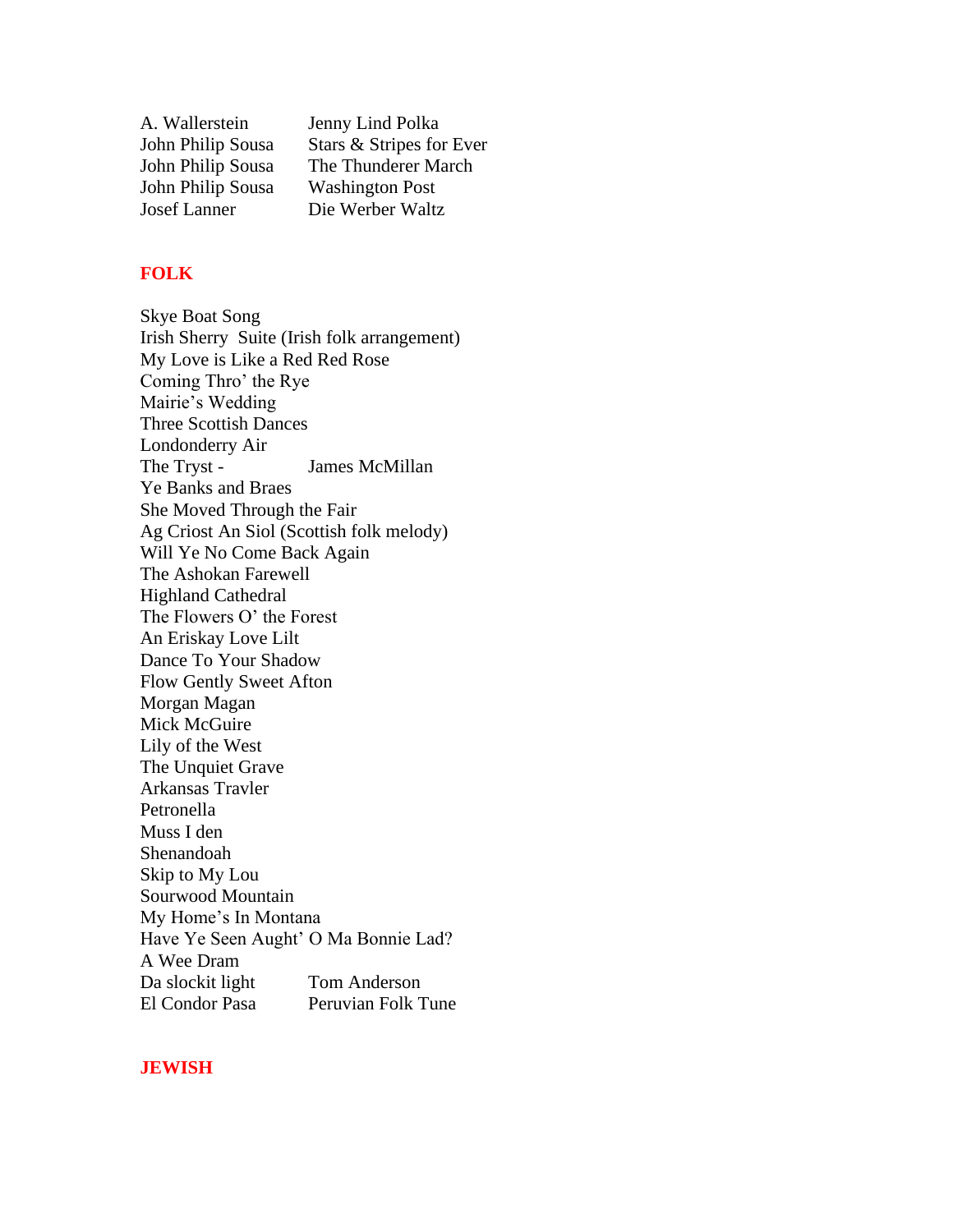Siman Tov und Mazel Tov Chosen Kallah Mazel Tov Hevenu Shalom Uru Achim U'naale Havah Nagila Sher Dodi Li Tumbalalaika 12 Klezmer Freylachs arr. S.W Milstein

#### **CHRISTMAS**

Joy To The World O Come ,O Come Emmanuel The First Noel Silent Night Deck The Halls Lo, How A Rose Hark! The Herald Angels Sing What Child Is This Bring a Torch, Jeanette, Isabella Oh Christmas Tree Waltz of the Flowers - The Nutcracker, Tchaikovsky The Sleeping Beauty Waltz – Tchaikovsky

Christmas Carol Suite: Good King Wencelas O Come ,O Come Emmanuel Carol of the Bells God Rest Ye Merry Gentlemen What Child is This One Horse Open Sleigh

We Wish You A Merry Christmas Winter Wonderland Frosty the Snowman Jingle Bell Rock Let it Snow Santa Claus is Coming to Town

PM's Theme - Love Actually Portuguese Theme - Love Actually She - Love Actually Let it Go - Frozen All I Want for Christmas is You - Mariah Carey What a Wonderful World - Louis Armstrong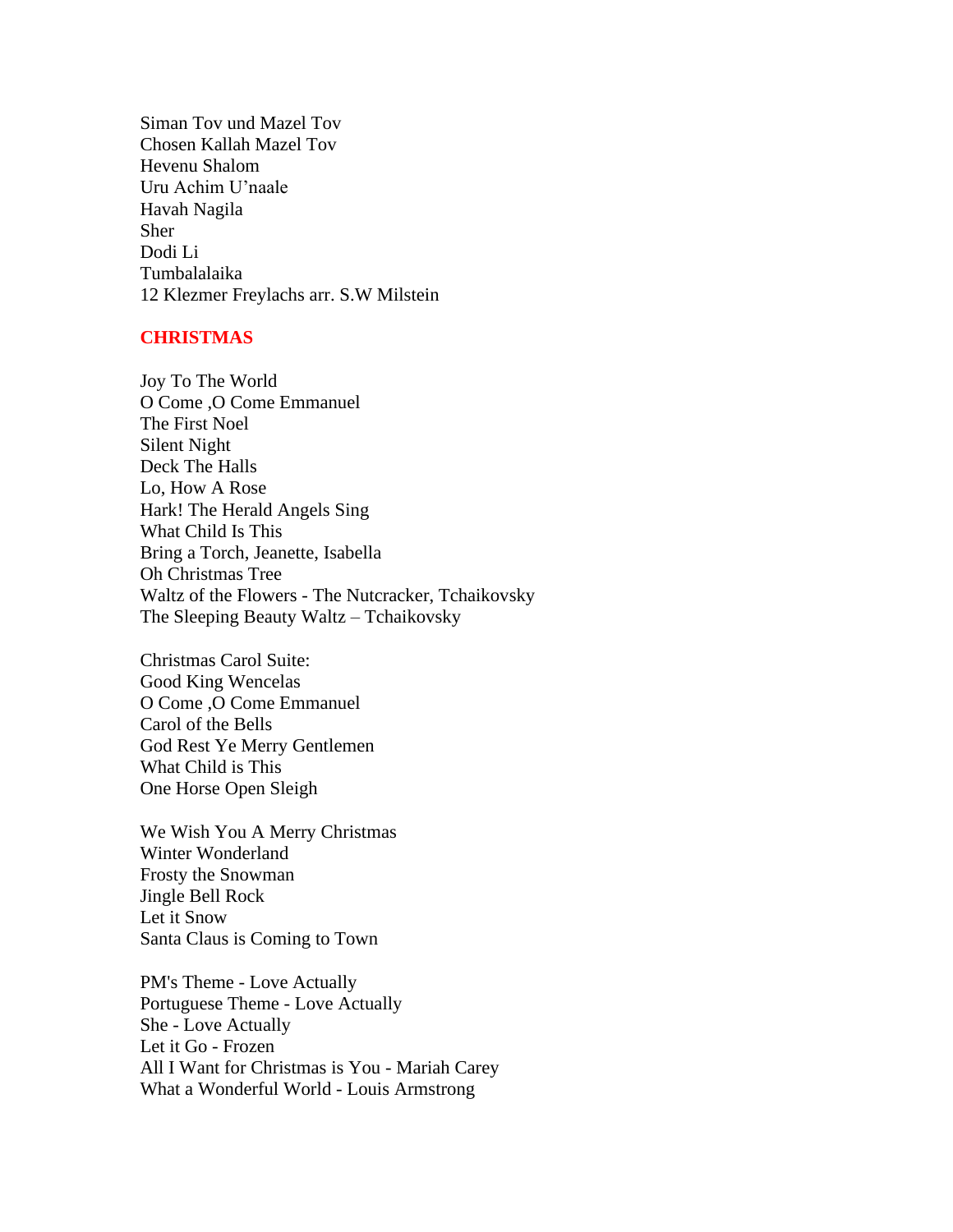And a further selection of Christmas Carols/Hymns including – Child in the Manger O Come All Ye Faithfull In the Bleak Mid Winter It Came Upon a Midnight Clear Away in a Manger O Little Town of Bethlehem

#### **HYMNS**

Morning Has Broken Make Me A Channel for Your Peace All Things Bright and Beautiful Jerusalem Now Thank We All Our God One More Step Along The Way Love Divine Give me Joy In My Heart For the Beauty of the Earth Love Divine All Loves Exelling O Perfect Love The Lords My Shepherd Dear Lord and Father of Mankind I Danced In the Morning – Lord of the Dance Ave Maria – As I kneel before you…. Let There Be Love Sing A New Song I Vow To Thee My Country Amazing Grace Lord of All Hopefulness **Above are just a few of the hymns we can accompany. We can play most hymns on request.**

#### **BOLLYWOOD**

| Udaari                  | Hadiqa Kiani and Farhan Saeed. |
|-------------------------|--------------------------------|
| Kal Ho Naa Ho           | Main Theme                     |
| Jai Ho                  | Slumdog Millionaire            |
| Aaye ho Meri Zindagi me | Raja Hindustani                |
| Tujhe Dekha To          | Dilwale Dulhania Le            |
| Tera Meri Pyar Mein     | Shola Aur Shabnam              |
| Kabhi Kabhi             | Main Theme                     |
| <b>Dheere Dheere</b>    | Aashiqui                       |